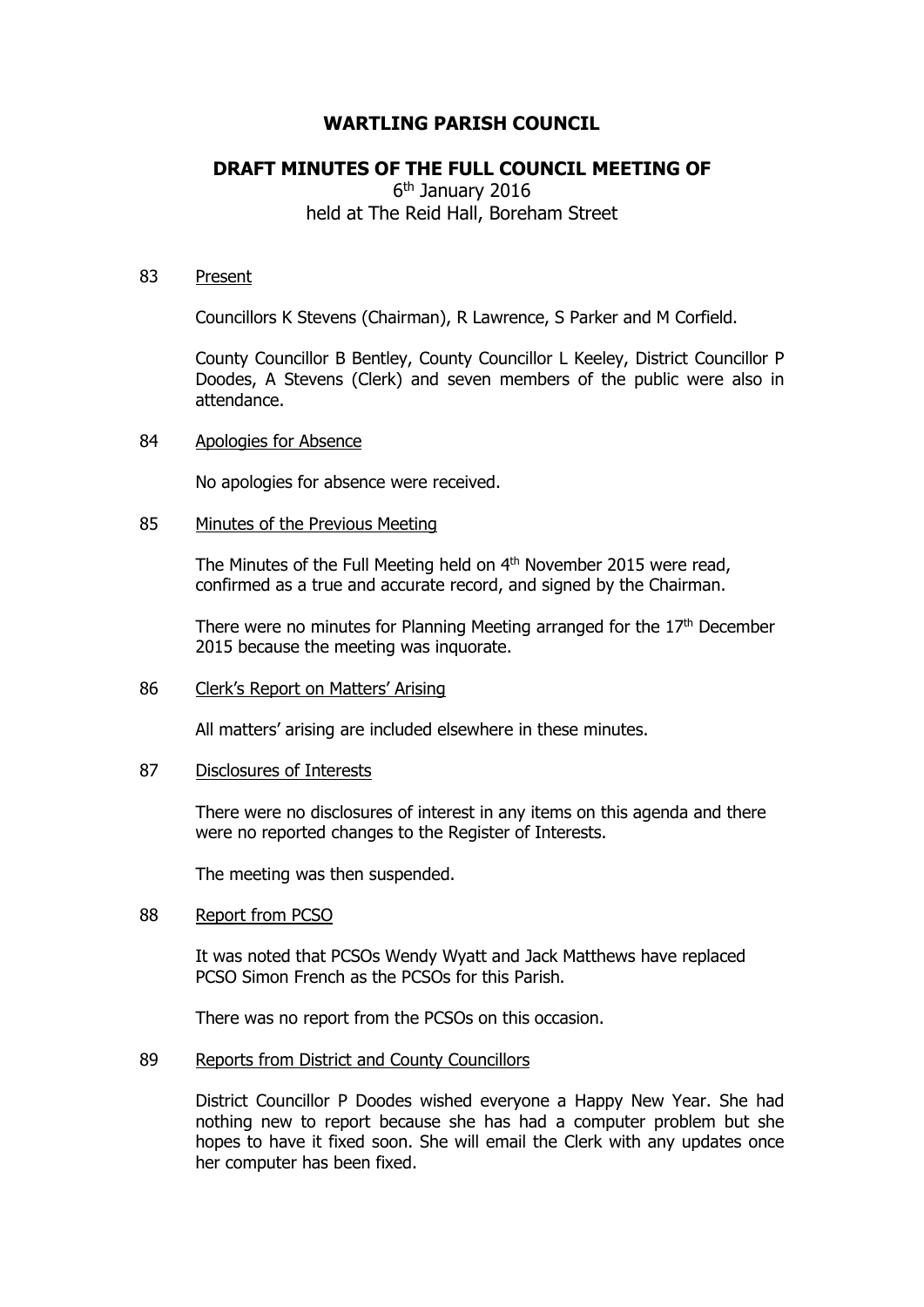County Councillor B Bentley reported that;

- budget work at ESCC is ongoing. Officers are considering the implications of the budget announcements made by the Government on the 17<sup>th</sup> December because whilst ESCC has been allowed to increase its precept to reduce the impact of the cuts on Adult Social Care there will still be a shortfall.
- Highways has appointed a new contractor and there will be a few changes in the way repairs are carried out. ESCC will now pay a lump sum to contractors rather than pay them for each individual repair and Parishes will be able to report work required direct to the Contractor.

County Councillor L Keeley said;

- the new Highways arrangements should mean a better service and he confirmed that County's staff will be employed by the new contractor.
- he is looking into the benefits of the current NHS practice to recruit staff from overseas.
- he is also investigating apprenticeship schemes in East Sussex.
- 90 Ouestions from Members of the Public

There were no questions from members of the public on this occasion.

The meeting was then re-opened.

- 91 Reports
	- a) Planning There have been no Planning Meetings since the last Full Council Meeting but Councillors sent the following report to Wealden Planning;

WD2015/2486F – Averys Barn, Wartling Road – Conversion of existing agricultural barn to private residential dwelling - Councillors object to this application as they are concerned about the visual impact on the surrounding countryside, the proximity to a footpath and the impact on the road at this particular T junction. The site is outside the development boundaries as defined in the Local Plan and is thus in the countryside for development plan purposes where Wealden's policies generally seek to restrict development. This is supported by paragraph 55 of the National Planning Policy Framework which states that new isolated houses in the countryside should be avoided unless there are special circumstances. The Councillors feel that this barn is in such a visible location that it does not rank for special consideration and would not lead to an enhancement of its immediate setting. The Councillors are also concerned that the size of the development is contrary to Listed Buildings authority.

b) Environment North

There was nothing new to report on this occasion.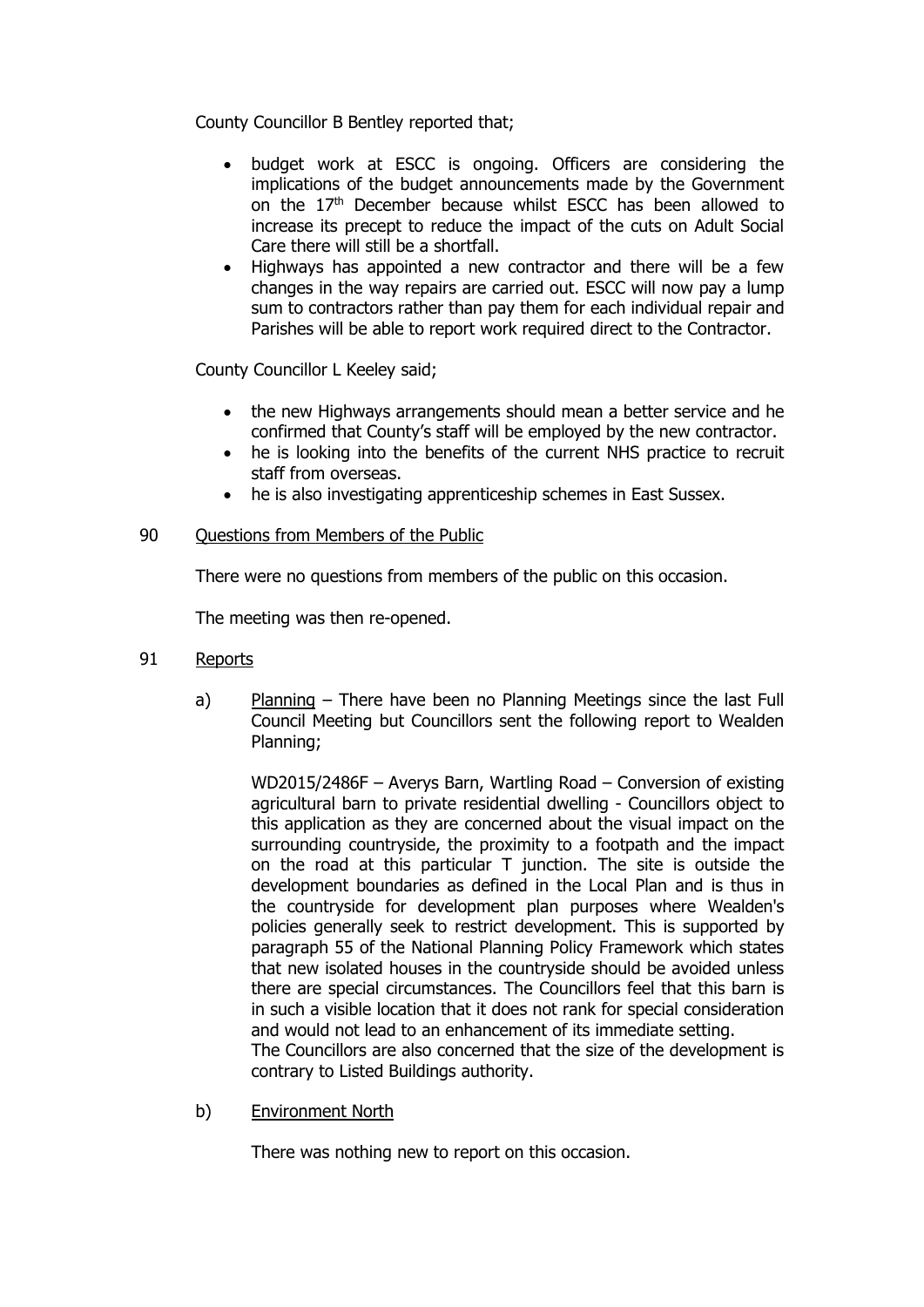# c) Footpaths

At the last meeting Councillors strongly objected to the proposed diversion of public footpath Wartling 19.

Wartling Parish Council has heard unofficially that the footpath will not now be re-routed.

## d) Environment South

There was nothing new to report on this occasion.

### e) Highways

Councillor Lawrence reported two potholes to County on the Wartling Road and was pleased to report they were quickly repaired. He noted there is still a problem with water leaking onto the road near The Lamb which could be dangerous in freezing temperatures. Vegetation is also overhanging the top end of the Wartling Road and damaging passing vehicles.

f) Police

This was covered under the report from the PCSO.

g) Communication

Councillor Lawrence confirmed the works to improve broadband coverage in the area are included in contract 2 and should be completed by June 2017.

Councillor Stevens is to attend a meeting on behalf of Wealden District Association of Local Councils, with Rother District Association of Local Councils to see if, as a collective, they can help.

h) Speedwatch

There was nothing new to report on this occasion.

i) Trees

No trees or power lines have fallen in the Parish in the recent stormy weather. Concerns were raised about the grass bank opposite the Harris Brother's site at Boreham Lane so, as no action has been taken by ESCC, the Parish Council will consider setting up Strengthening Local Relationships (SLR) Meetings to deal with this at their next Full Council Meeting.

## 92 Reports from Outside Meetings and Courses

Councillor Stevens attended a meeting at ESCC in which members were told that the next round of budget cuts will deeply felt by East Sussex residents.